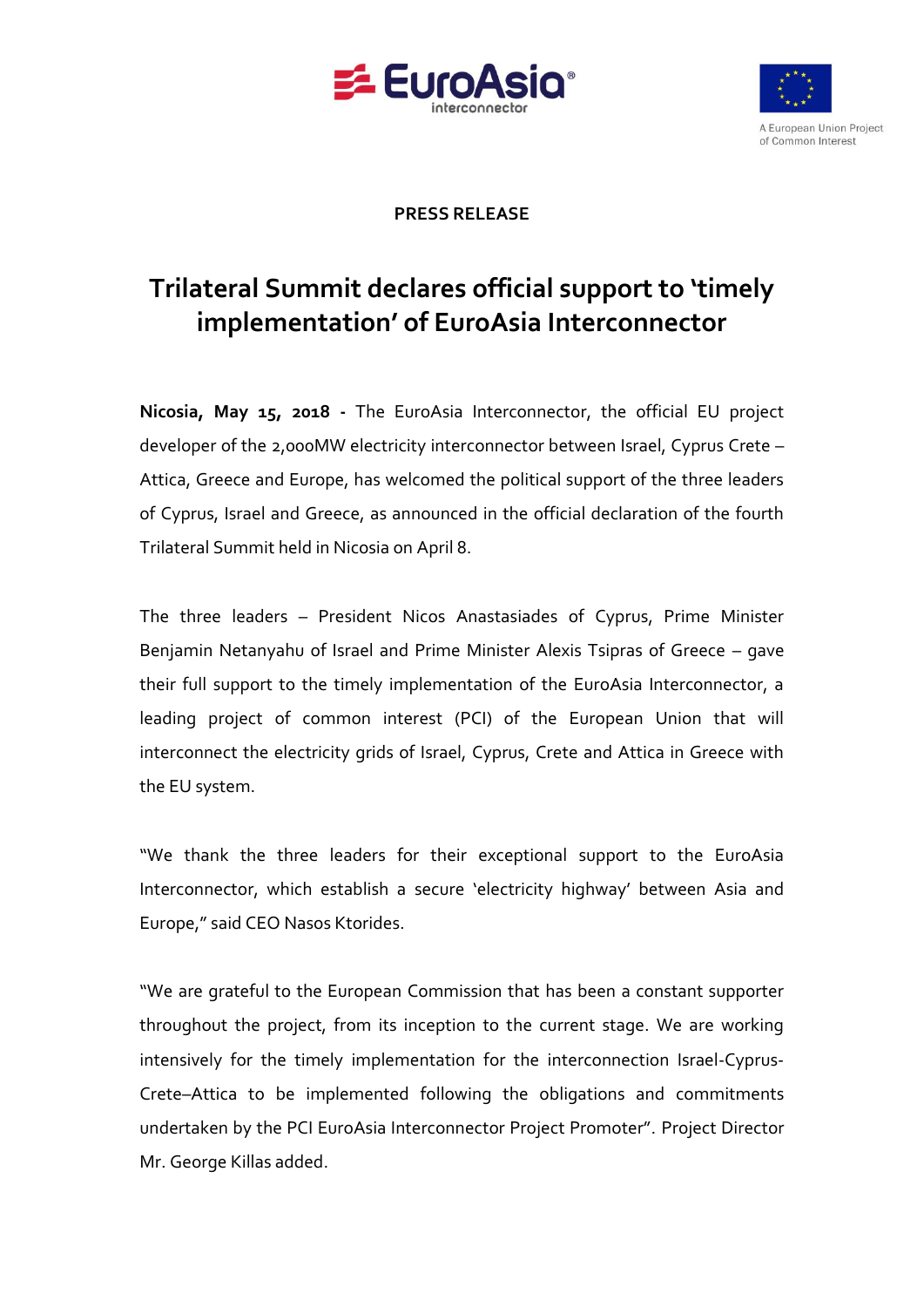





<https://vimeo.com/269474064>

## **ABOUT THE EUROASIA INTERCONNECTOR**

The EuroAsia Interconnector, a leading Project of Common Interest (PCI) of the European Union, comprises the electricity interconnection between the grids of Israel, Cyprus and Crete-Attica, Greece (Europe) through a subsea DC cable and with HVDC onshore converter stations at each connection point, with a total capacity of 2000MW. The project is an energy highway bridging the two continents; with a total length of 1520kms. It creates a reliable alternative route for the transfer of electric energy to and from Europe.